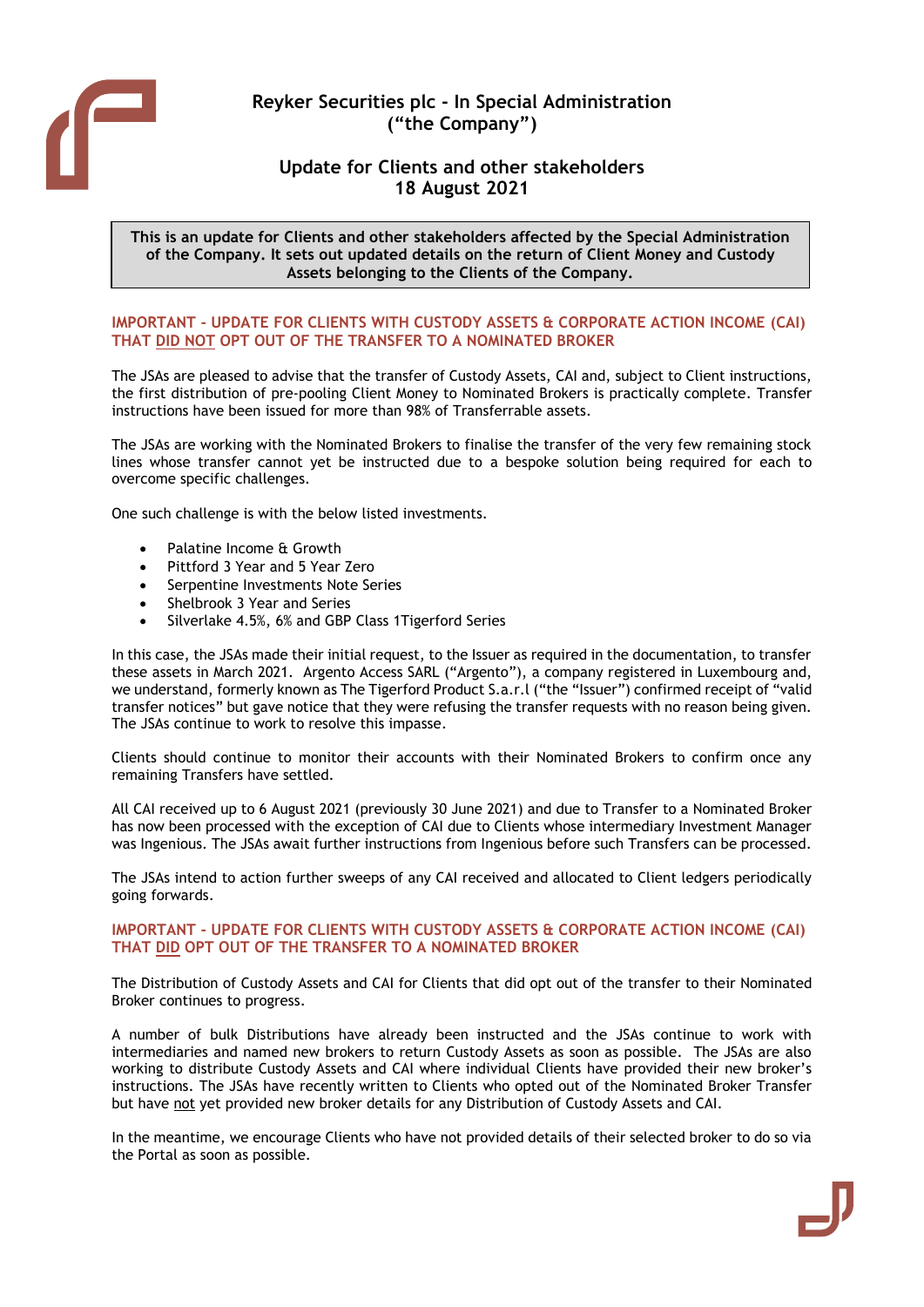

Once the instructions for the Distribution of a Client's Custody Assets and CAI have been issued the JSAs will notify the Client in writing. We therefore request that these Clients wait to receive written confirmation from the JSAs of the Distribution. They should then be able to obtain confirmation of receipt of their Custody Assets and CAI from their new broker.

## **IMPORTANT - UPDATE FOR CLIENTS WITH INNOVATIVE FINANCE ISAs (IF ISA) AND/OR CHILD TRUST FUNDS ("CTFS")**

As previously reported, I regret to inform Clients that the proposed sixth Transfer to a Nominated Broker, for Clients holding Custody Assets or Client Money in an IF ISA, will not now be proceeding.

In addition, since the approval of the Distribution Plan by Court on 16 October 2020, the JSAs have continued to try to identify a broker willing to accept a bulk Transfer of the CTFs held by the Company. There are, however, a limited number of brokers willing to accept CTFs and, unfortunately, it has not been possible to find one willing to accept a bulk Transfer of CTFs held by Reyker Clients.

As such, the JSAs are unable to Transfer these Custody Assets and CAI to a Nominated Broker, and they may now only be returned to a broker of your choosing via a Distribution Process.

Affected Clients will have recently received an update and must now provide details of their chosen broker via their CARS (available on the Portal) **by no later than 3 September 2021** to avoid any delay in receiving their Custody Assets.

Instructions received after 3 September 2021 will still be processed, however, such instructions may be processed after those received either on or before 3 September 2021.

## **IMPORTANT - UPDATE FOR CLIENTS WITH CLIENT MONEY**

The JSAs are continuing to take steps to try to obtain distribution instructions from all Clients who have not yet provided these in respect of their Client Money. Clients are reminded that the Client Money distribution is a separate process to the return of Custody Assets or CAI under the Distribution Plan.

## **First interim distribution (first phase)**

Clients who submitted a claim to Client Money and a Client Money Instruction Form (CMIF) prior to 7 August 2020 were able to participate in the first phase of the first-interim distribution.

The JSAs have now completed the first phase of the first interim distribution with the exception of a small number of Client plans where additional information is still required from Clients.

## **Catch up first interim distribution (second phase)**

If any Client has not yet submitted a Claim to Client Money or a CMIF confirming their distribution instructions, this can still be done at any time through the Portal. Before submitting a CMIF, Clients should familiarise themselves with the terms and conditions of the distribution of the CMP which is available in the Client Money Distribution section of the JSA's website.

The JSAs issued a letter in May 2021 providing notice of a "catch-up" first interim distribution for all Clients who did not submit their CMIF in advance of the 7 August 2020 deadline or are still yet to do so. Clients were requested to submit their CMIF before 17.00 hours on 18 June 2021 in order to ensure they receive their catch-up distribution at the earliest opportunity.

Catch up payments to Clients that submitted these instructions by the deadline are now materially complete where instructions were to pay to a Nominated Broker, pay to a personal bank account or donate to NHS Charities Together. Payments to alternative brokers are progressing, subject to complete and accurate broker information being provided and where the broker is engaging.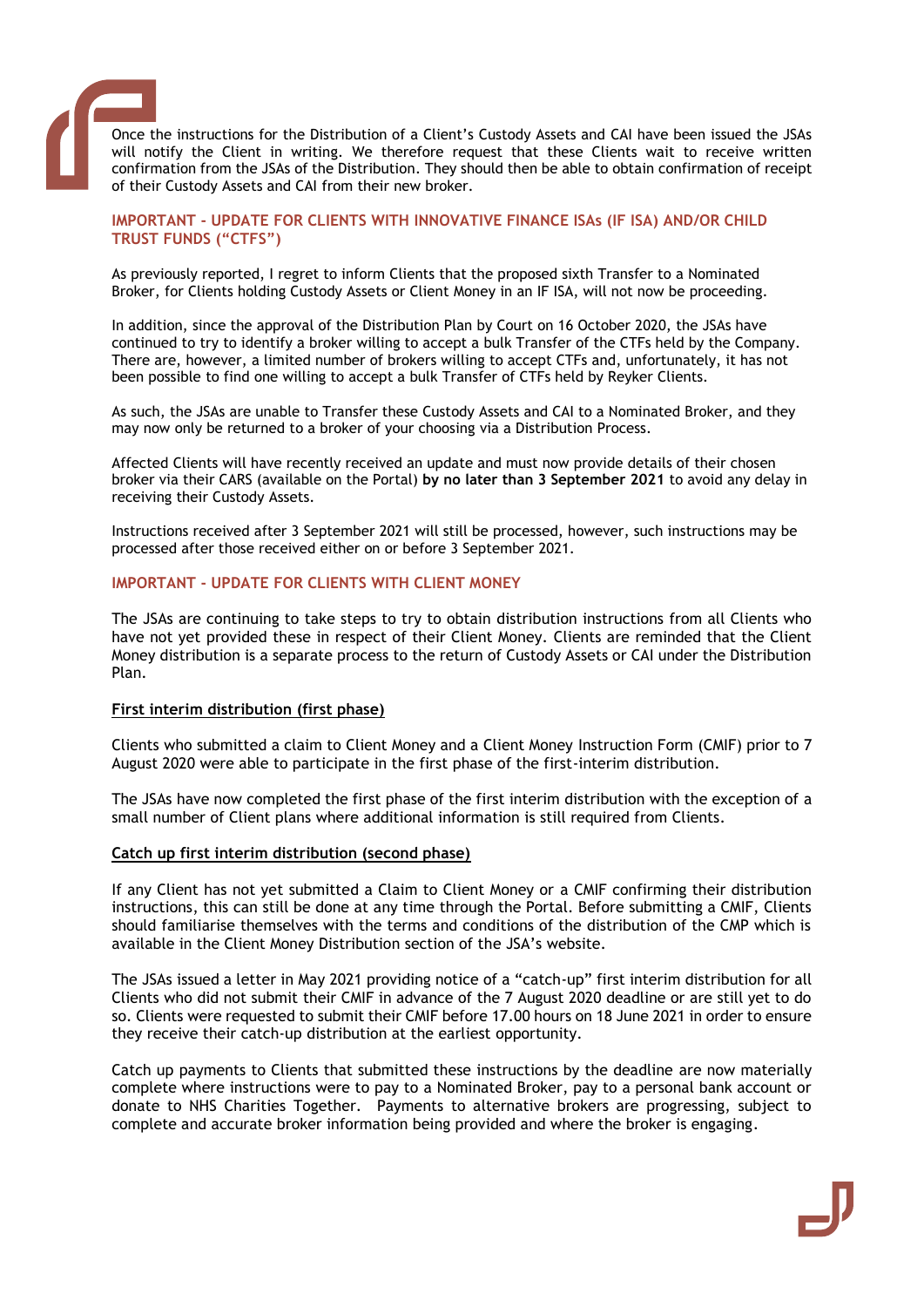The JSAs have recently issued further letters and emails (where possible) to Clients who are required to either:

- Provide additional information to verify the bank account to which they have requested their Client Money be distributed; or
- Update previously submitted 'hold' instructions now that the identity of their respective Nominated Broker has been confirmed; or
- Log back on to the Portal and correctly submit their CMIF by completing the CMIF declaration to confirm their acceptance to the terms and conditions of the Client Money Distribution (in a number of cases Clients have selected their preferred instruction for their plan(s) but not completed this final step). The JSAs cannot process a distribution until this final step is completed.

## **Final Client Money distribution and closing the Client Money Pool ("CMP")**

Clients were first informed of the JSAs intention to close the CMP to claims in the recent progress report.

The first formal notice of the JSAs intention to close the CMP to claims was provided in the recent letter sent to all Clients that are yet to submit a claim to Client Assets and/or a CMIF. Where a response was received within 28 days from the Client, additional steps are being taken to contact them in accordance with the Client tracing program (the JSAs are obliged to take all reasonable steps to return assets to Clients in accordance with the Regulations and CASS).

To this end, the JSAs and Reyker Client Services have:

- conducted an email and telephone campaign to contact Clients that had not yet submitted their claim; and
- instructed external agents to conduct additional searches to identify next of kin or estate executors where Clients have passed away (and no contact details are available and no claim has been submitted) and to identify new contact details where Clients with large Client Money balances have not submitted a claim or otherwise acknowledged the Special Administration or responded to the JSAs many efforts to contact them at their last known address (or email and telephone number where known).

Since the first formal notice was sent, the number of Clients that have not yet submitted a claim to the CMP has decreased from 1,432 to 1,022 (a decrease of more than 28%).

In due course the JSAs will file an application in Court and with the FCA (for any Client Money Rules modification they require) in order to close the CMP in late 2021. Subject to Court availability and the relevant permissions being granted, Clients that have submitted their claim and distribution instructions may therefore receive the balance of their Client Money in November or December of 2021.

**If you have not yet submitted a claim via the Portal and/or completed a CMIF you are very strongly encouraged to do so as soon as possible as the JSAs will be taking steps later this calendar year to close the CMP to claims. This will mean you will lose your ability to claim your share of Client Money from the CMP.**

**Further information for all Clients with Custody Assets and/or CAI transferring to a Nominated Broker** 

## Transfers of electronically held securities

The overwhelming majority of electronically held securities have now been transferred and should be showing in Client's accounts although it may take several weeks for some stocks to transfer and, in exceptional circumstances with the Registrar or Fund Manager, months.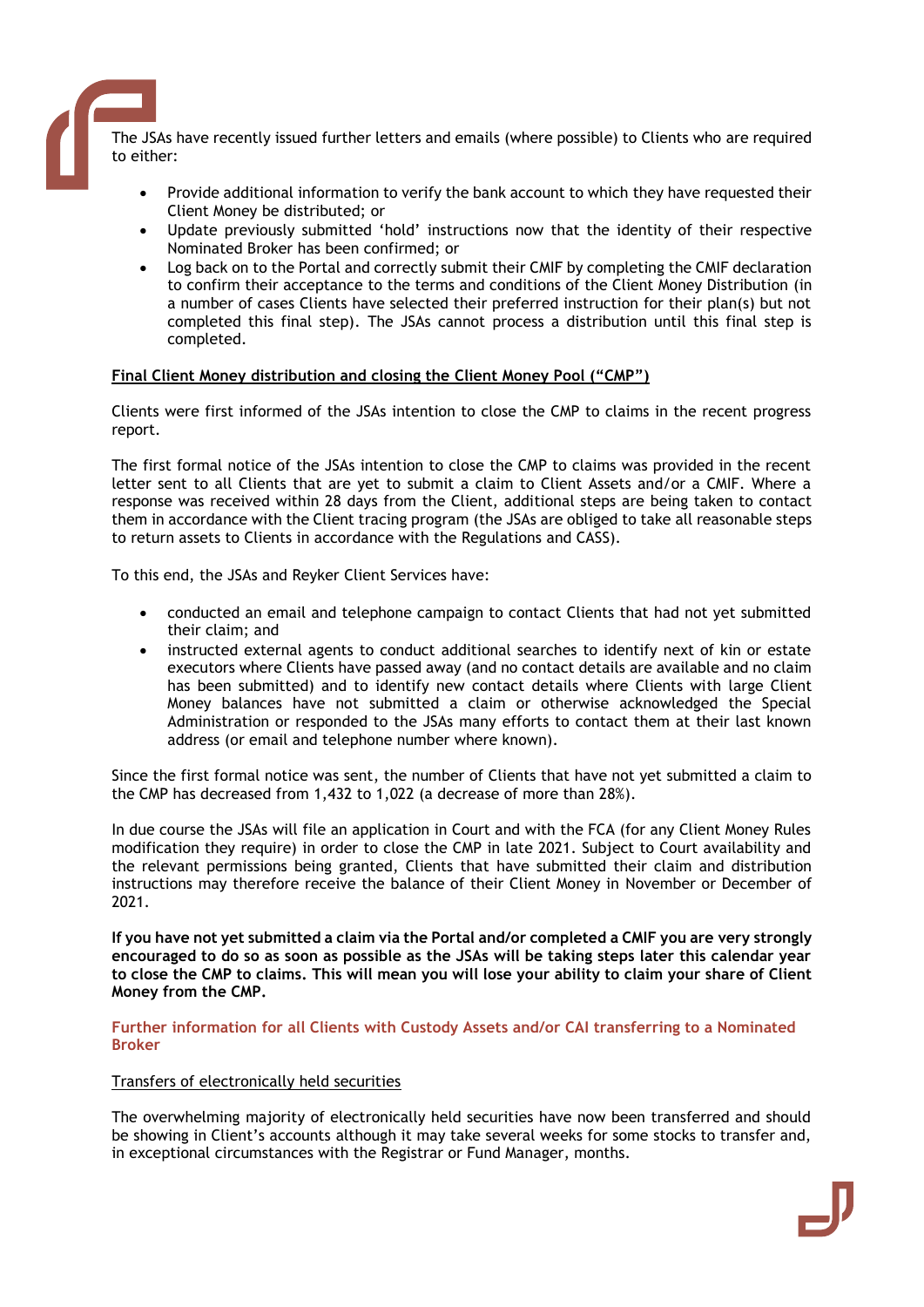## Securities held in statement format with various Fund Managers

The JSAs have now given instructions for the re-registering of almost all fund positions. Clients should note that the re-registration process requires action to be taken by third party Fund Managers that may currently be working to a reduced capacity due to COVID, so some transfers may take longer than others. Work continues with the new brokers and registrars on the final few stock positions. An itemised, by stock line, update on any remaining transactions will be provided in August.

## Paper certificates held in Reyker's safe custody

The transfer of Paper (certificated) holdings is nearly complete. Clients should please note that the re-registration process requires action to be taken by third party registrars that may currently be working to a reduced capacity due to COVID so some transfers may take longer than others. In some cases, Fund Managers are not processing the transfer instructions or responding adequately to the JSAs enquiries in order to facilitate the transfer. Work continues with the new brokers and Fund Managers on the final paper certificate transfers. An itemised, by stock line, update on any remaining transactions will be provided in August.

## **Disclaimer**

Neither Reyker nor the JSAs can give Clients any advice whatsoever in respect of their investments and / or the distribution of Client Money or transfer of Custody Assets and nothing within this document, the Website, the Portal, or any other associated literature issued by the JSAs should be treated as such. If you are uncertain as to the best option(s) for you and your investments and the financial consequences, please seek independent professional advice.

## **Fraudulent communication**

Further to recent updates and reports of fraudulent activity, Clients are reminded to remain vigilant to fraudulent communication at all times. Should Clients have any concerns in respect of any communications received, please contact Client Services on 0800 048 9512.

## **Further information**

Further information and frequently asked questions can be found on our website, or by clicking this link <https://smithandwilliamson.com/reyker-securities-plc/>

Should you have any queries, please contact Client Services by email at [clientservices@reyker.com](mailto:clientservices@reyker.com) or, alternatively, by calling 0800 048 9512.

## **Glossary**

Capitalised terms within this document are defined as follows:

| <b>Term</b>          | <b>Definition</b>                                                                                                                                         |
|----------------------|-----------------------------------------------------------------------------------------------------------------------------------------------------------|
| CASS                 | The FCA's "Client Assets Sourcebook" rules                                                                                                                |
| Client               | A party for whom the Company held either Client Money or Custody<br>Assets or both on their behalf                                                        |
| Client Assets        | <b>Client Money and Custody Assets</b>                                                                                                                    |
| Client Money         | Money of any currency that the Company has received or holds for, or<br>on behalf of, a Client as at 8 October 2019                                       |
| Creditors' Committee | The Creditors' Committee of Clients and Creditors established in order<br>to take certain decisions on behalf of the Clients and Creditors as a<br>whole. |